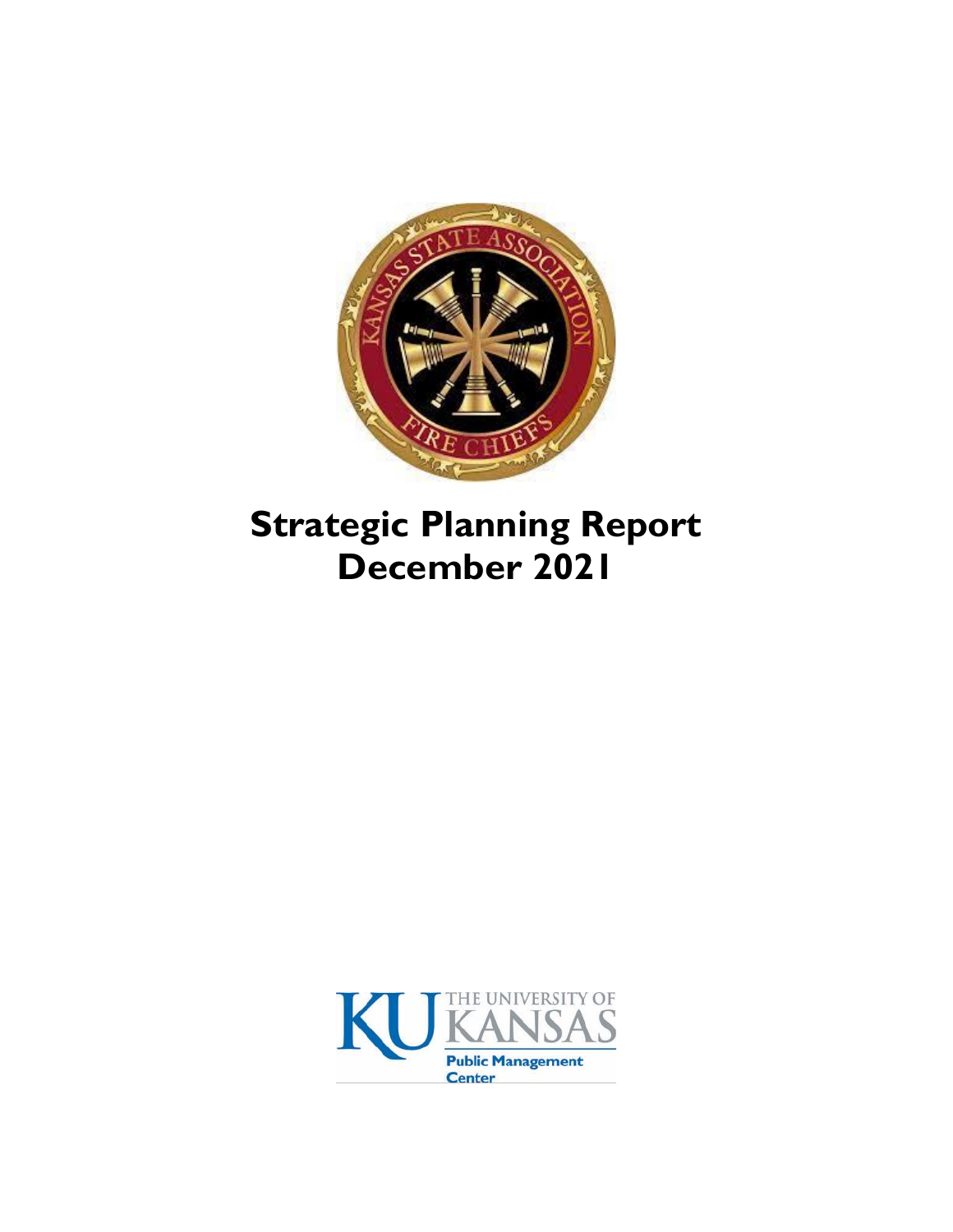# **Executive Summary**

The Kansas State Association of Fire Chiefs (KSAFC) executive board, using feedback collected from its membership, collaborated to develop its first strategic plan – crafting its vision and mission, identifying five key performance areas, and establishing priority goals. The new strategic plan was developed through a membership survey, engagement at the KSAFC annual conference, and a workshop for board members. (A full summary of the workshop begins on Page 4; and the survey report can be found at the end of this document.)

## **Vision**

*Kansas State Association of Fire Chiefs is the leading advocate for all aspects of the Kansas Fire Service.*

## **Mission**

*Our mission is to prepare the leaders of the Kansas Fire Service and to represent our interests at the state and local level to better serve our communities.*

#### **Vision**

*Kansas State Association of Fire Chiefs is the leading advocate for all aspects of the Kansas Fire Service.*

## **Key Performance Areas and Priorities**

## **1. Advocate**

- Goal 1: Create a legislative strategy, including the need to hire a lobbyist.
- Goal 2: Promote minimum standards for fire service training

## **2. Educate**

• Goal 1: Promote leadership development in partnership with KFRTI and KSFFA

#### **3. Network**

- Goal 1: Define KSAFC board member positions, responsibilities and expectations.
- Goal 2: District representatives provide regular updates to members regarding the statewide boards to which they are appointed.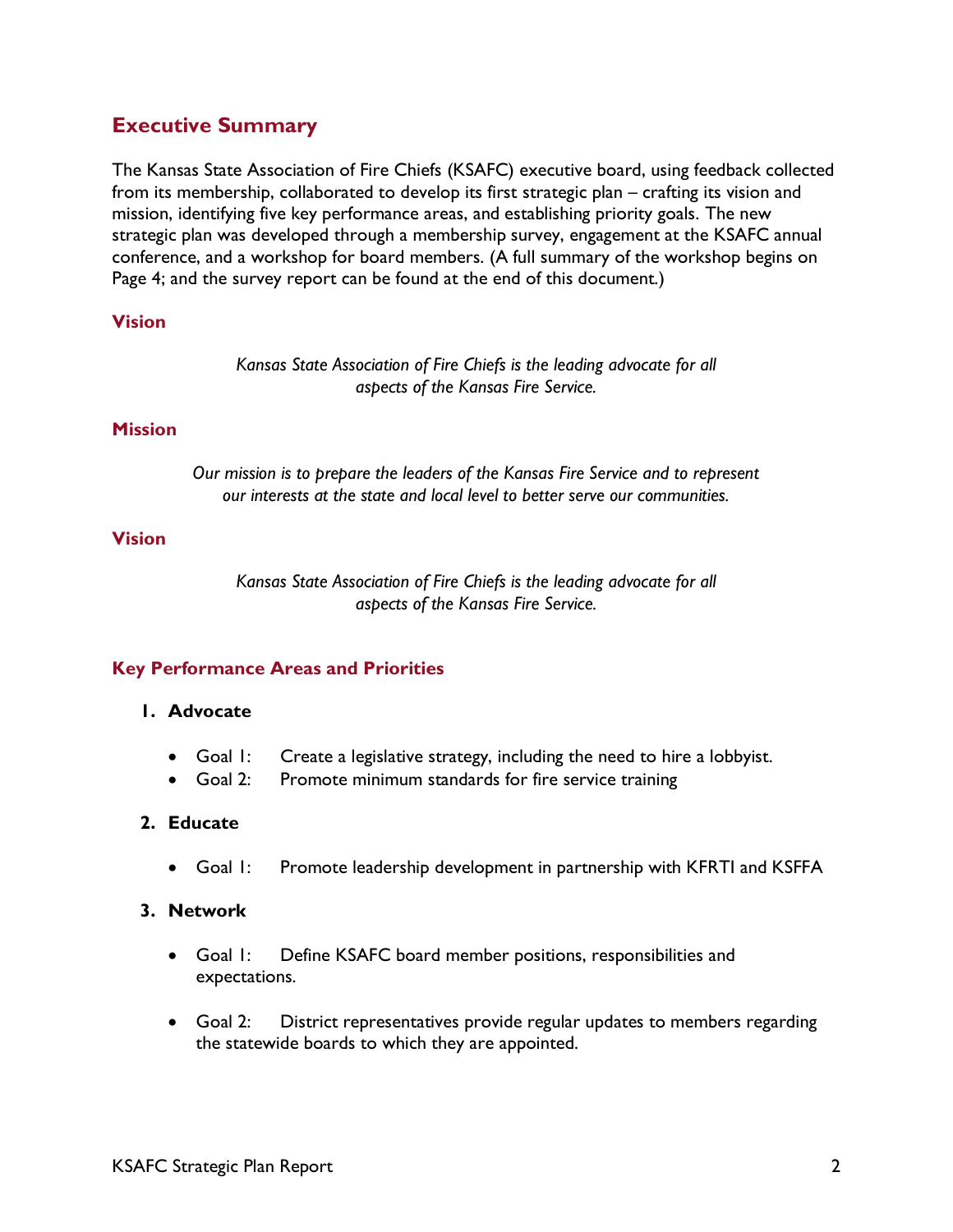# **4. Membership**

- Goal I: Increase membership in KSAFC by five to 10 percent annually.
- Goal 2: Actively engage and educate members and non-members about KSAFC, its mission, and key priorities.

# **5. Conference**

- Goal 1: Provide innovative educational opportunities appropriate to command staff of all types of departments.
- Goal 2: Conduct an annual review of the KSAFC conference to identify what is serving the membership and what needs to be improved.
- Goal 3: Develop comprehensive checklist for conference sponsors and organizers with tasks and associated timelines.

# **Use of the Strategic Plan**

To ensure that the strategic plan remains a valuable management tool, the following actions should be considered.

**Implementation Plan:** This plan identifies five Key Performance Areas and priority goals. Kansas State Association of Fire Chiefs President and Executive Board members should now identify objectives for each of those priority goals. In other words, what actions are necessary to achieve the priority goals, in what timeframe should they be achieved, and by whom.

**Board Actions:** As part of its regular meetings, the KSAFC President and Executive Board should note actions it takes that will specifically move the organization closer to achieving its mission.

**Communication:** Efforts should be made to publicize the results of the strategic planning process and progress that is made in achieving it. In addition, the plan should be communicated with KSAFC members so that they are aware of the association's continued efforts.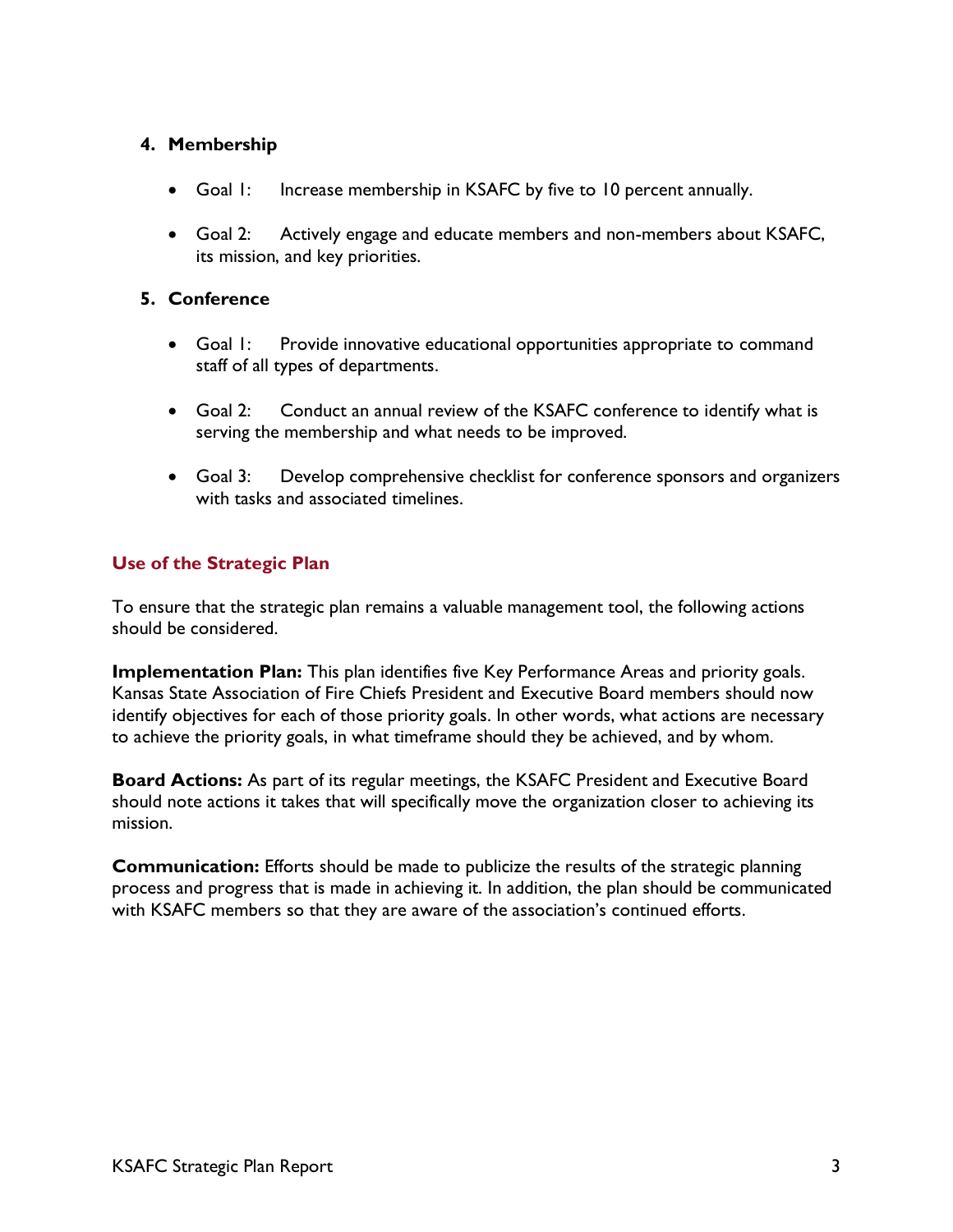# **Full Summary**

Kansas State Association of Fire Chiefs Executive Board Members gathered on December 7, 2021, to update the strategic plan and identify priority goals to work toward achieving its mission. Board members in attendance were:

- Tim Smith, President
- Lester Kaiser, Vice President
- Pat Collins, Past President
- Darin Myers, District 2 Representative
- Chad Russell, District 6 Representative

Also participating was Ryan Almes, a member instrumental in promoting the strategic planning process.

# **Understanding the Current Environment**

An overview of the data and information collected through the member survey was provided. (The survey report it attached to this document.) Participants were then asked to reflect on the following questions:

*What lessons have been learned?*

- Attending county chiefs' meetings are important
- Need board development
- Increase communication with the legislature
- Improve future planning for annual conference

#### *What successes have there been?*

- Increased communication
- Having the conference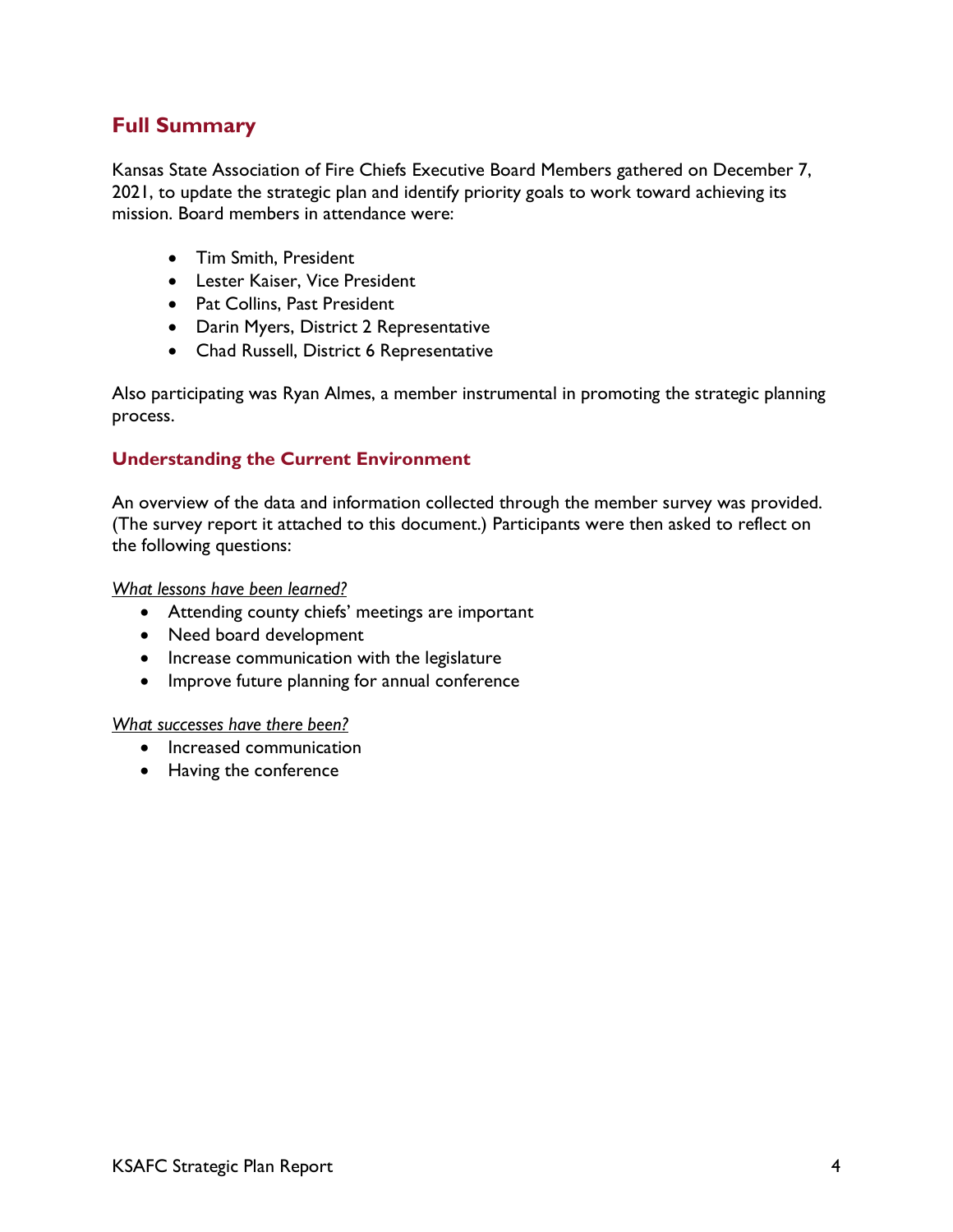# **Imagining the Future for KSAFC**

At the October conference, participants were asked to imagine what they would hope an IAFC bulletin might say in five years about KSAFC.

- KSAFC are the subject matter experts on issues relating to the Kansas Fire Service
- I look forward to the opinion of KSAFC on emerging issues
- I can go to KSAFC for help with political issues that impact the Kansas fire service.
- KSAFC revitalizes annual conference, increasing participation by 100%.
- KSAFC to offer new approach to increase membership and participation.
- KSAFC leaders in officer development for upcoming fire service leaders
- KSAFC helps lead Kansas fire service to better recruitment and retention.
- KSAFC at forefront on leadership skills and techniques
- KSAFC leads fire training throughout the state
- KSAFC has record attendance at conference
- KSAFC places high priority on officer development
- KSAFC offers new officer development training; has record number in attendance at annual conference.
- Kansas volunteer fire officers receive training on making their departments better.
- Kansas fire departments break the mold on new firefighter recruitment.
- Record attendance at conference.
- Important topics were covered by speakers
- New fresh ideas
- IAFC has huge increase of Kansas state fire chiefs, not because of covid, but support to break down barriers and numbers of interest derived from IAFC
- KSAFC leads the way
- Kansas fire chiefs are at the forefront of implementing change based on evidence-based research
- KSAFC has become a legislative force in volunteer firefighter recruitment and retention initiatives
- KSAFC provides innovate fire officer development programs
- KAFC is the fastest growing state association
- KSAFC partners with the fire service leaders to create a new state fire school.
- Let KSAFC guide your steps of leadership as a chief.
- How can KSAFC make you a better leader?
- KSAFC, the driving force of legislators for Kansas fire service.
- KSAFC is the recognized leader in the Kansas Fire Service
- KSAFC awards new leaders in the fire service in Kansas
- Record attendance
- Through continued dialogue and communication, the KSAFC has been successful in legislative issues with the State of Kansas.
- KSAFC leads a coalition of associations to improve legislation that affects emergency services. KEMSA, KEMA, KSFFA were their partner organizations.
- KSAFC conference had record attendance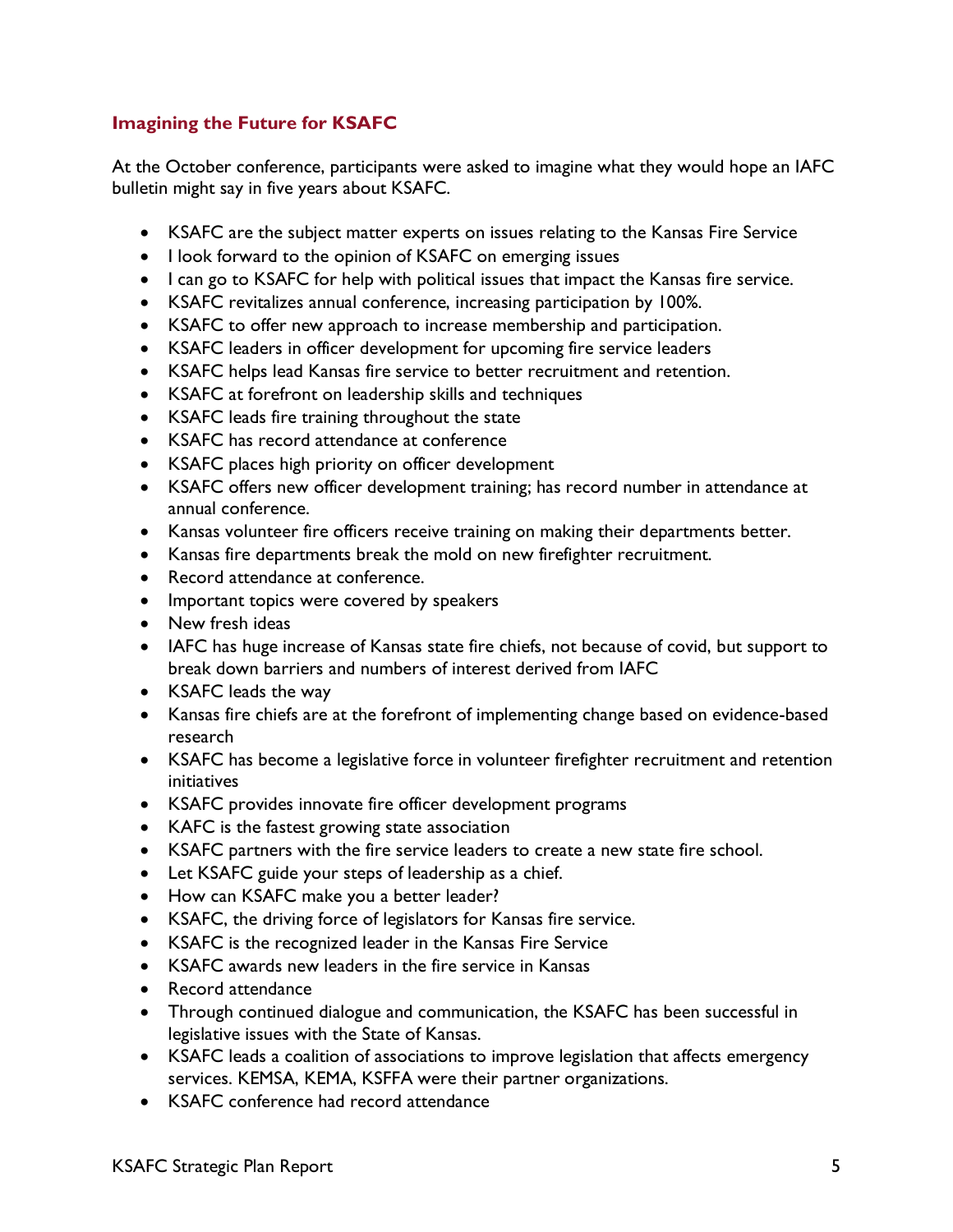- KSAFC has 100% membership for the second consecutive year
- KSAFC is a model association for other chiefs' associations nationwide.
- KSAFC membership up mostly with fire chiefs with less than five years of experience
- KSAFC announce scholarship programs for officers
- KSAFC stands as the leading association for the state of Kansas and surround areas
- KSAFC is the lead for developing future officers in the state
- KSAFC represents organizations at the State Capitol
- KSAFC sees 50% growth in membership
- KSAFC promoted leadership statewide
- The KSAFC has become a leading organization within the Missouri Valley Division of IAFC
- The KSAFC in partnership with KFRTI and KSFFA has develop a premier officer development program
- KSAFC finding opportunities to serve
- KSAFC equipping fire chiefs for the future of the fire service in Kansas

The results from the above exercise were used to form the basis of developing a vision for KSAFC.

# **Vision Aspirations**

- Conference that focuses on emerging issues and leadership
- To lead, train and develop
- Equip up and coming chiefs and develop future leaders
- Increased membership and participation
- Partner with other associations
- Recognized as a leader
- Considered subject matter experts

# **Vision**

*Kansas State Association of Fire Chiefs is the leading advocate for all aspects of the Kansas Fire Service.*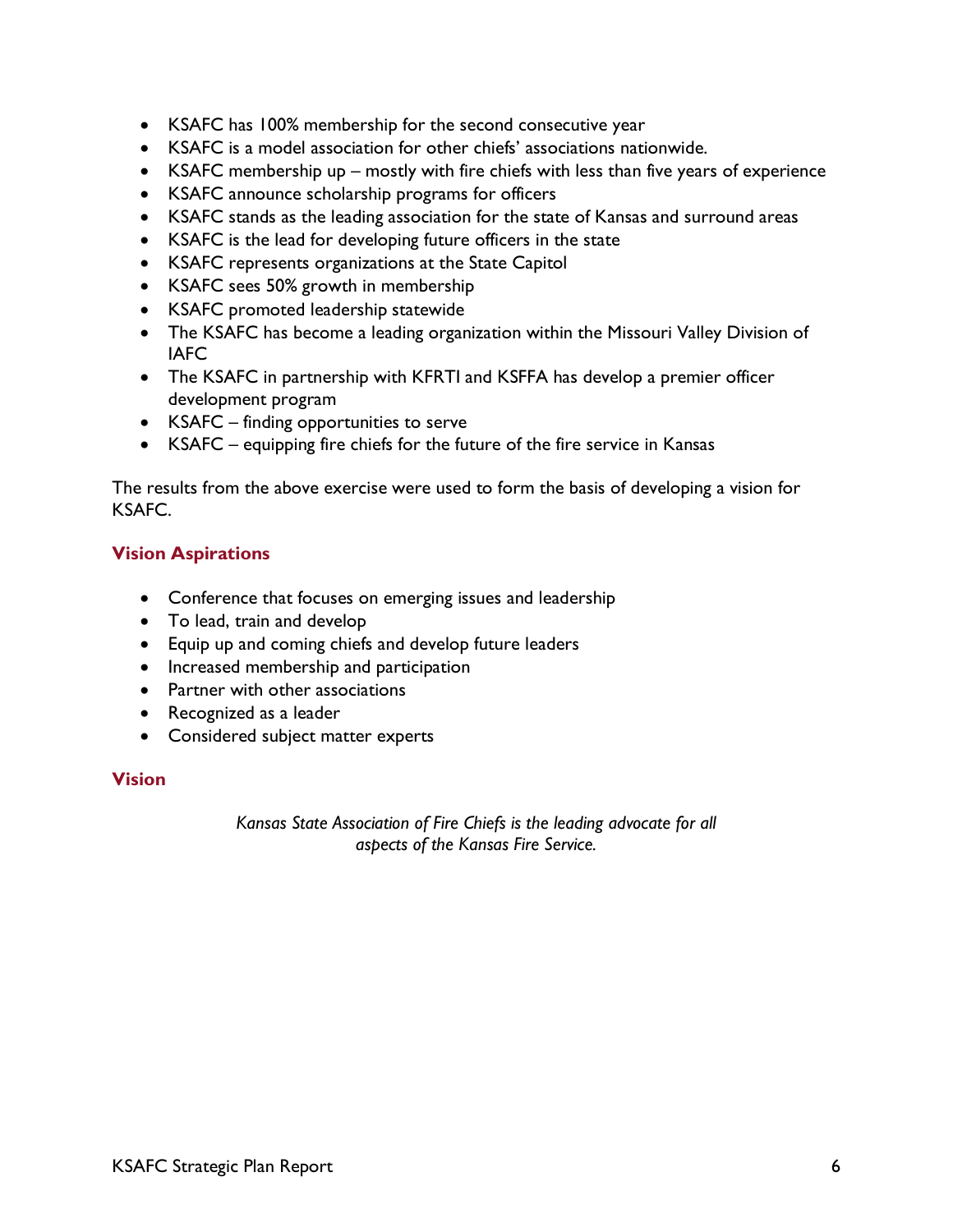# **A Mission for KSAFC**

A mission statement identifies what an organization does, for whom it does that work, and for what purpose.

| <b>What does/should</b><br><b>KSAFC do?</b>                                                                                                                                                                                                                                                                                                                                                                                                                                                                                                                                                                                                                                                                                                                                                                                                                                                                                                                                                                                                                                                | For whom?                                                                                                                                                                                                                                                                                                                                                                                                                                                                                                                                                                                                                                   | For what purpose?                                                                                                                                                                                                                                                                                                                                                                                                                                                                                                                                                                                                                                                                                                                                                                                                                                                                                                                                   |
|--------------------------------------------------------------------------------------------------------------------------------------------------------------------------------------------------------------------------------------------------------------------------------------------------------------------------------------------------------------------------------------------------------------------------------------------------------------------------------------------------------------------------------------------------------------------------------------------------------------------------------------------------------------------------------------------------------------------------------------------------------------------------------------------------------------------------------------------------------------------------------------------------------------------------------------------------------------------------------------------------------------------------------------------------------------------------------------------|---------------------------------------------------------------------------------------------------------------------------------------------------------------------------------------------------------------------------------------------------------------------------------------------------------------------------------------------------------------------------------------------------------------------------------------------------------------------------------------------------------------------------------------------------------------------------------------------------------------------------------------------|-----------------------------------------------------------------------------------------------------------------------------------------------------------------------------------------------------------------------------------------------------------------------------------------------------------------------------------------------------------------------------------------------------------------------------------------------------------------------------------------------------------------------------------------------------------------------------------------------------------------------------------------------------------------------------------------------------------------------------------------------------------------------------------------------------------------------------------------------------------------------------------------------------------------------------------------------------|
| Good partner with other<br>$\bullet$<br>organizations in the state<br>Recognition at the<br>$\bullet$<br>legislative level<br><b>Recruitment for future</b><br>leaders<br>Provide leadership<br>$\bullet$<br>Education resource and<br>driving force to spearhead<br>legislative change and<br>communicates those<br>initiatives<br>Provide leadership and<br>$\bullet$<br>educational training<br>throughout the state<br>Be role model<br>Provide professional<br>guidance<br>Be consistent advocate for<br>$\bullet$<br>professional development<br>Create pathways to<br>$\bullet$<br>innovative change<br>Progressive change<br>$\bullet$<br>Provide valuable board<br>$\bullet$<br>leadership<br>The premier agency in<br>$\bullet$<br>leadership development<br>An advocate for legislative<br>$\bullet$<br>actions that affect the fire<br>service and EMS agencies<br>we represent<br>Educate and share<br>Networking<br>Fire service advocate<br>Better community support<br>A resource for Kansas fire<br>chiefs on issues pertaining<br>to policies procedures and<br>politics | <b>KSEMSA</b><br>$\bullet$<br>Representation from fire<br>$\bullet$<br>departments across the<br>state of Kansas<br>For fire officers at all levels<br>$\bullet$<br>Members and partners<br>$\bullet$<br>Fire service and fire service<br>$\bullet$<br>leadership<br>Aspiring and veteran fire<br>$\bullet$<br>officers<br>Members, strategic partners<br>$\bullet$<br>and public<br>Current and future fire<br>$\bullet$<br>officers<br>All fire and EMS agencies<br>$\bullet$<br>that may or may not be<br>members of the<br>organization<br>Fire service leaders<br>$\bullet$<br>Any company officer in the<br>$\bullet$<br>fire service | Partnership in legislative<br>$\bullet$<br>issues<br>To provide support to<br>$\bullet$<br>legislators and legislative<br>aides<br>To develop future fire<br>$\bullet$<br>officers within the Kansas<br>fire service<br>To continuously improve<br>$\bullet$<br>the Kansas fire service<br>Resilient, adaptable,<br>$\bullet$<br>innovative, proactive fire<br>service<br>Develop outstanding fire<br>$\bullet$<br>officers<br>To better serve our<br>communities with<br>outstanding leadership that<br>encourages others to want<br>to serve<br>To represent the group as a<br>$\bullet$<br>whole/as one voice to make<br>changes or improvements<br>to statutes or regulations<br>Ability to make the Kansas<br>$\bullet$<br>fire service more effective,<br>knowledgeable, safe,<br>respected<br>Fire service leaders working<br>together<br>So executive fire officers<br>$\bullet$<br>don't nee to attend the<br><b>National Fire Academy</b> |

The board used the above input from the membership at the October conference to establish a mission statement for KSAFC.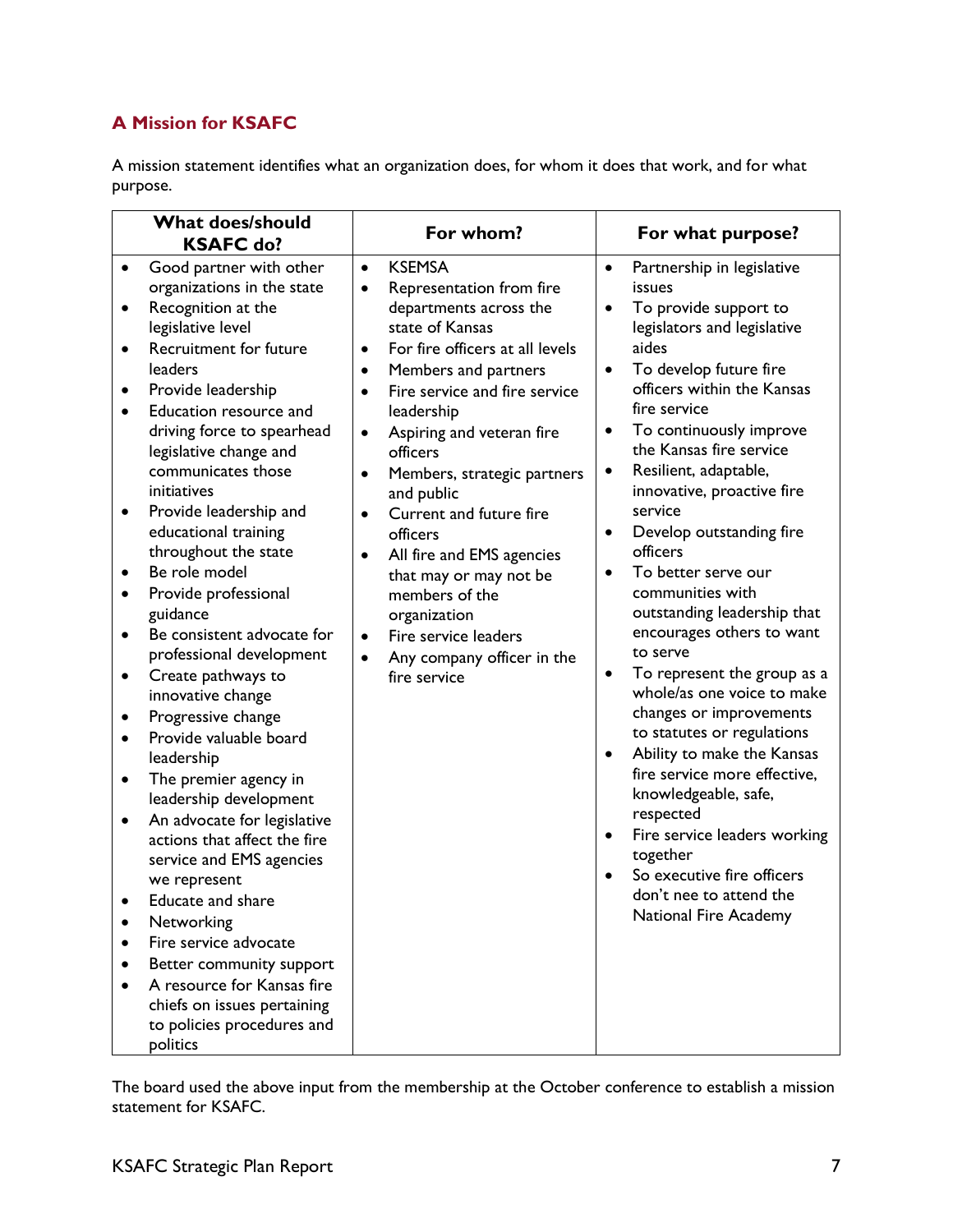# **Key Performance Areas (KPAs)**

KPAs are categories in which KSAFC must be successful to achieve its mission and define how we develop a common understanding of those outcomes.

- 1. Advocate
- 2. Educate
- 3. Network
- 4. Membership
- 5. Conference

## **KSAFC's Priority Goals**

Considering the key performance areas (KPAs), all participants were provided the opportunity to identify initiatives within the KPAs. They then participated in a poll to prioritize those initiatives. The results of the exercise follow.

#### **Advocate**

| Create legislative strategy                                                                                    |  |
|----------------------------------------------------------------------------------------------------------------|--|
| Evaluate the need for lobbyists                                                                                |  |
| Share advocacy efforts with members and non-members across the state                                           |  |
| Be a resource for policy makers                                                                                |  |
| Increase communication from representatives on state committees                                                |  |
| Identify key issues and position statements                                                                    |  |
| Identify membership who can testify                                                                            |  |
| Engage IAFC/NFPA Missouri Valley College with local and state issues                                           |  |
| Be a resource for local governments about the fire service                                                     |  |
| Research and address local and state issues that may apply statewide (i.e., sprinkler<br>ordinance, fireworks) |  |

#### **Educate**

| Promote a minimum standard for training                         |  |
|-----------------------------------------------------------------|--|
| Promote leadership development mentors and development program  |  |
| Partner with KFRTI and KSFFA for Officer development courses    |  |
| Utilize the website to provide resources for fire departments   |  |
| Use the website to promote classes offered throughout the state |  |
| Procure funding to provide educational materials and grants     |  |
| Establish a scholarship program                                 |  |
| Provide a clearinghouse for analytical benchmarking             |  |
| Offer assistance and resources to educate local officials       |  |